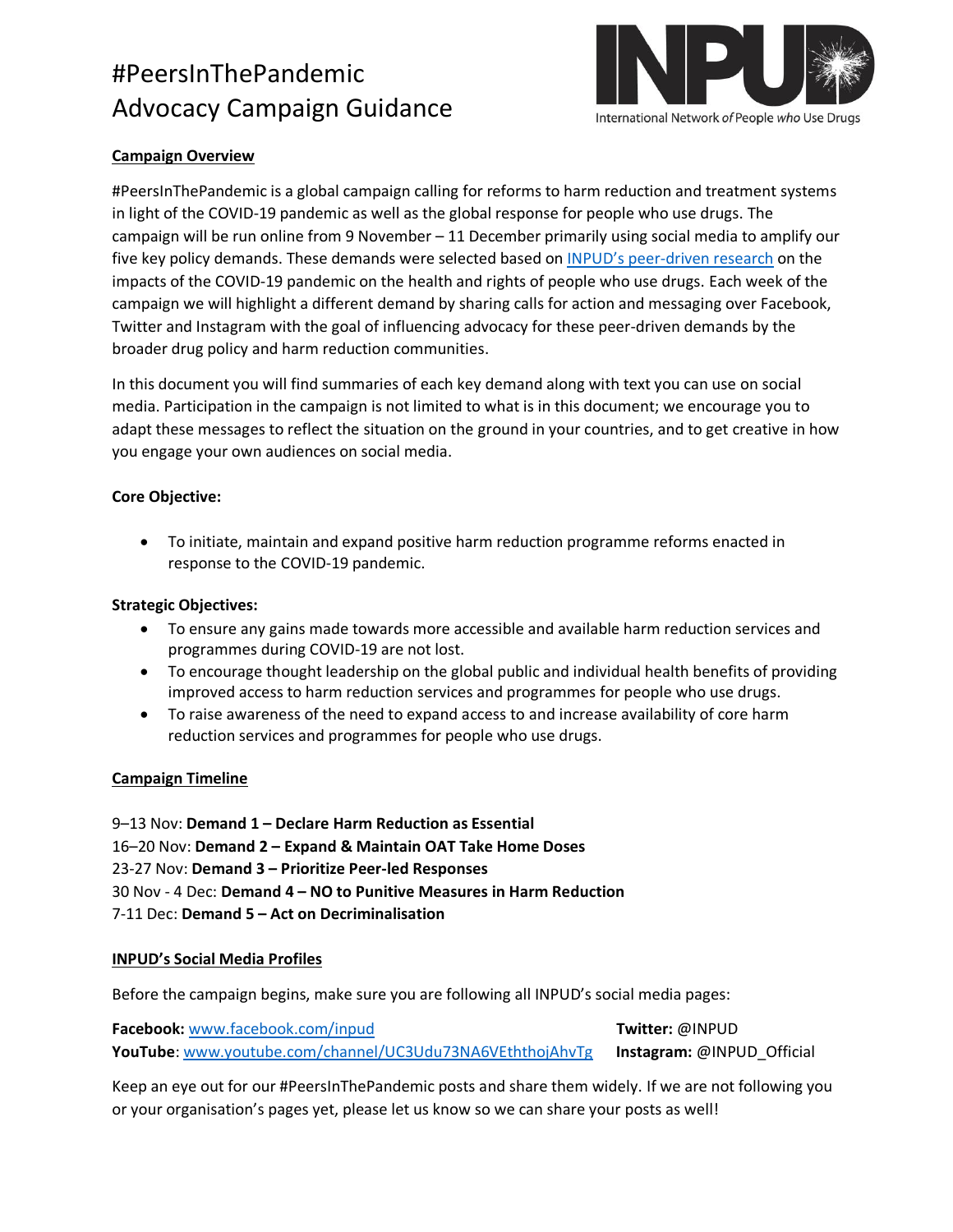

### **General Campaign Guidelines**

- **Participants should use #PeersInThePandemic for all social media posts**, along with any other relevant hashtags pertaining to the action of the week
	- o **#HarmReduction** should also be used to follow the main hashtag. We also encourage using **#COVID19** as much as possible.
	- o Feel free to generate your own hashtags as well, keeping on topic to the demands.
- **Use pictures/videos** in your posts to increase visibility. We will be providing some for you to use/share, but we also encourage you to get creative and make your own
	- $\circ$  Quick photos and brief videos made on your phone using an app lik[e Magisto](https://www.magisto.com/) or [Canva](https://www.canva.com/) are perfect for this – you don't need to have fancy equipment! We will also provide a short video script for you to make your own videos on your phone.
	- $\circ$  If you don't have a social media profile of your own but have photos/videos to include in the campaign, send them to [jakeagliata@inpud.net](mailto:jakeagliata@inpud.net) to share from the INPUD accounts.
- **Utilize tagging in your posts.** Think about decision makers and other people in your country/region you would like to influence and tag them in your #PeersInThePandemic posts. Social media handles of government officials can typically be found with a simple Google search or checking their website. Consider also tagging allies or supporters as well, to encourage them to participate in the campaign.
	- o For country level targets, consider:
		- Government agencies (Ministry of Health, Center for Disease Control, any departments overseeing pandemic response)
		- Health officials (health ministers, healthcare administrators, doctors)
		- Politicians/decision makers
		- Prominent media outlets
	- o For UN agencies and international targets, consider:
		- World Health Organization: [@WHO](https://twitter.com/WHO)
		- UN Development Programme: [@UNDP](https://twitter.com/UNDP/)
		- **■** UNAIDS[: @UNAIDS](https://twitter.com/UNAIDS)
		- UN Population Fund[: @UNFPA](https://twitter.com/unfpa)
		- **UNODC HIV: @UNODC HIV**
		- Global Fund: [@GlobalFund](https://twitter.com/GlobalFund)
- **No social media? No worries!** There are still many ways to participate in the campaign outside of social media. We encourage creativity; there is no limit on how to get involved. Some suggestions:
	- o Start a letter writing campaign to decision makers
	- o Print and post flyers listing the demands in high traffic areas
	- o Organise a virtual workshop/event on one or all the asks
	- o Write a press release to the media or get an editorial published
- **Share ongoing work relevant to each demand**. We encourage everyone participating to use this campaign as an opportunity to elevate work they have done or are doing to advance each of these demands.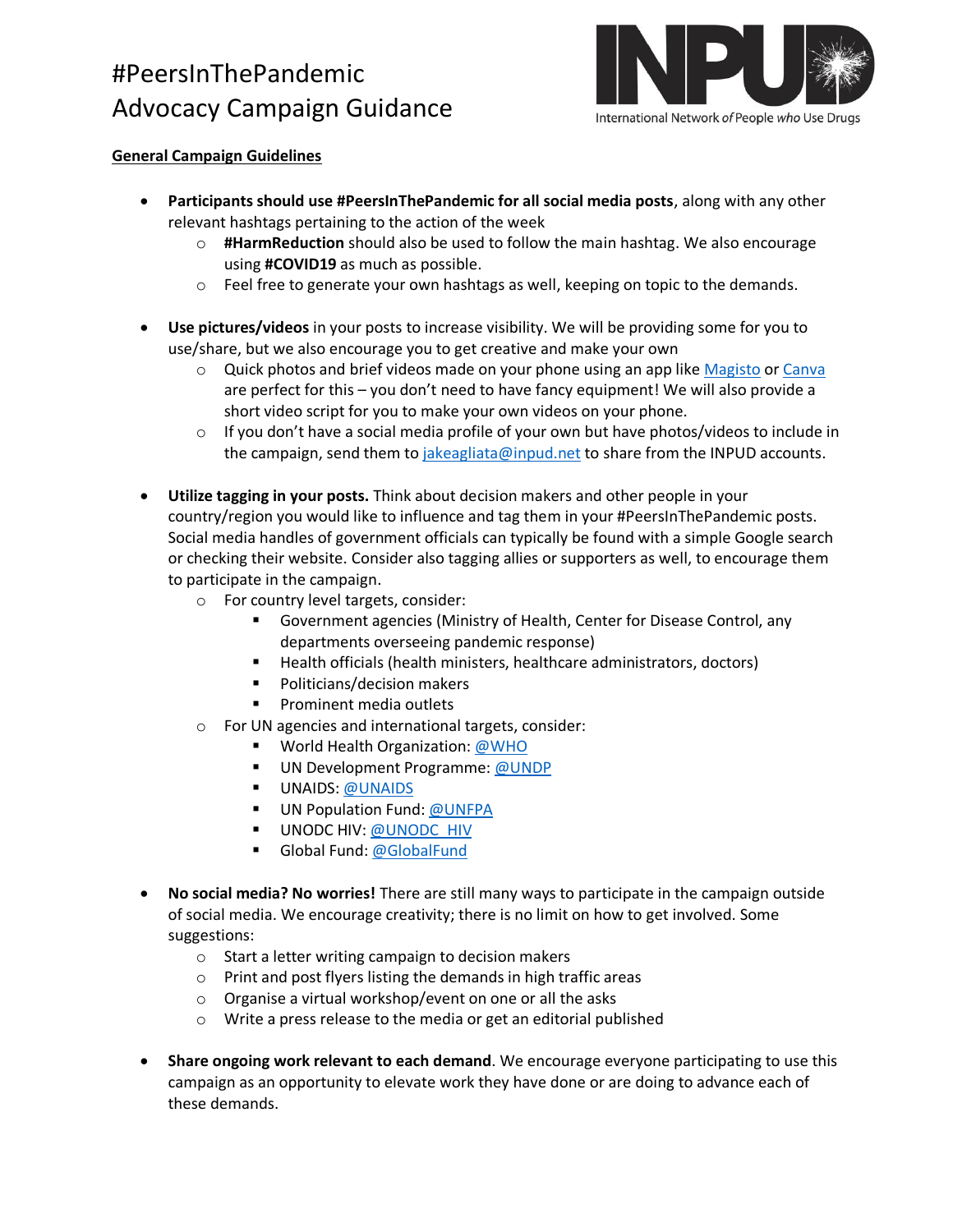

## **Demand 1 – Declare Harm Reduction as Essential**

We demand that states firmly declare support for harm reduction programmes by declaring these services as essential, ensuring they remain open during lockdowns, and directing public health funding towards the maintenance, delivery and expansion of services.

## Hashtag of the week: **#HarmReductionIsEssential**

*Please use this along with #PeersInThePandemic and #HarmReduction all week*

Sample social media text:

- Any service which saves lives is essential. #HarmReductionIsEssential #PeersInThePandemic
- #HarmReductionWorks: countries which declare #harmreduction essential during #COVID19 have a measurable decrease in overdose deaths #PeersInThePandemic #HarmReduction
- Closing down #harmreduction services during #COVID19 can leads to spikes in #overdose and #HIV #HarmReductionIsEssential #PeersInThePandemic
- #COVID19 has confirmed what we already knew: #HarmReductionIsEssential #PeersInThePandemic #HarmReduction

### **Demand 2 – Expand & Maintain OAT Take Home Doses**

In response to the pandemic 47 countries have expanded take home OAT doses or delivery. As lockdown measures are lifted some states have rolled back these policies despite evidence showing they were an essential part of keeping people who use drugs safe and healthy during the pandemic. We demand take home OAT be adopted as an ongoing policy, and states which have yet to implement this should make it a priority.

### Hashtag of the week: **#TakeHomeOAT**

*Please use this along with #PeersInThePandemic and #HarmReduction all week*

Sample social media text:

- 47 countries implemented #TakeHomeOAT during the #COVID19 pandemic. Don't let them roll it back #PeersInThePandemic #HarmReduction
- #TakeHomeOAT can significantly improve the health of people who use drugs during & after #COVID19. Expand & Maintain #OAT NOW #PeersInThePandemic #HarmReduction
- #TakeHomeOAT is a PRIORITY for ME #HomeRun4OAT #PeersInThePandemic
- Fulfilling right to health obligations means permitting #TakeHomeOAT. Protect the health rights of people who use drugs NOW #PeersInThePandemic #HarmReduction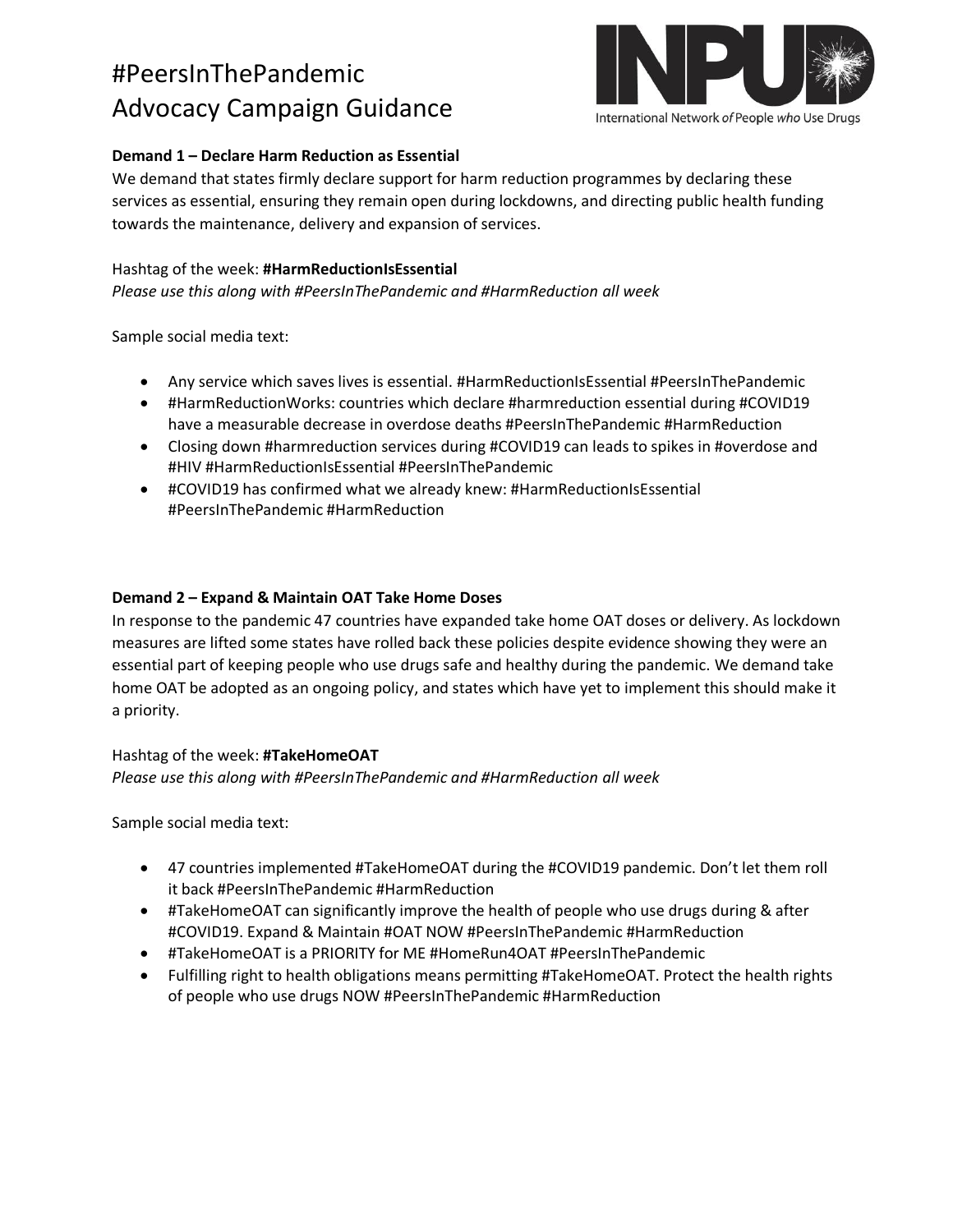

### **Demand 3 – Prioritise Peer-led Responses**

Peers are central to the COVID-19 response in their communities. We call for the prioritisation of peerled responses by directing funding towards harm reduction services led by peers as community members, and to facilitate peer secondary distribution for essential harm reduction supplies such as new injecting equipment, naloxone distribution and overdose prevention education, etc.

### Hashtag of the week: **#PowerOfPeers**

*Please use this along with #PeersInThePandemic and #HarmReduction all week*

Sample social media text:

- Peer-led #HarmReduction leads to positive health outcomes for people who use drugs #PowerOfPeers #PeersInThePandemic
- More people using alone during #COVID19 means #naloxone is more crucial than ever. Support peer distribution of naloxone #PowerOfPeers #PeersInThePandemic
- With rising #overdose numbers during #COVID19 it's critical to prioritise peer-led education in #HarmReduction #PowerOfPeers #PeersInThePandemic
- Safe injecting equipment is best distributed by those who use them. Give peers the resources to save lives #PowerOfPeers #PeersInThePandemic

#### **Demand 4 – NO to Punitive Measures in Harm Reduction**

For too long harm reduction programs have emphasised social control over the right to health. Punitive measures in harm reduction have restricted people from accessing services such as OAT. COVID-19 has shown these restrictions have always been unnecessary. We demand an end to compulsory urine testing, age limitations, HIV/HCV testing, non-consensual discharges, mandatory attendance, forced reductions, transfer refusals and other stigmatising & exclusionary practices in harm reduction.

#### Hashtag of the week: **#RightsNotControl**

*Please use this along with #PeersInThePandemic and #HarmReduction all week*

Sample social media text:

- #HarmReduction means saving lives, not controlling them. End punitive measures in harm reduction NOW #RightsNotControl #PeersInThePandemic
- #COVID19 has proven mandatory attendance was never necessary in #HarmReduction. End social control over peers in harm reduction #RightsNotControl #PeersInThePandemic
- Compulsory urine testing violates the right to privacy for people accessing #HarmReduction #RightsNotControl #PeersInThePandemic
- Young people deserve the right to practice #HarmReduction without fear of reprisal. End age limitations and other unnecessary restrictions NOW #RightsNotControl #PeersInThePandemic
- No one should be denied health services based on stigma, especially during #COVID19. #RightsNotControl #PeersInThePandemic